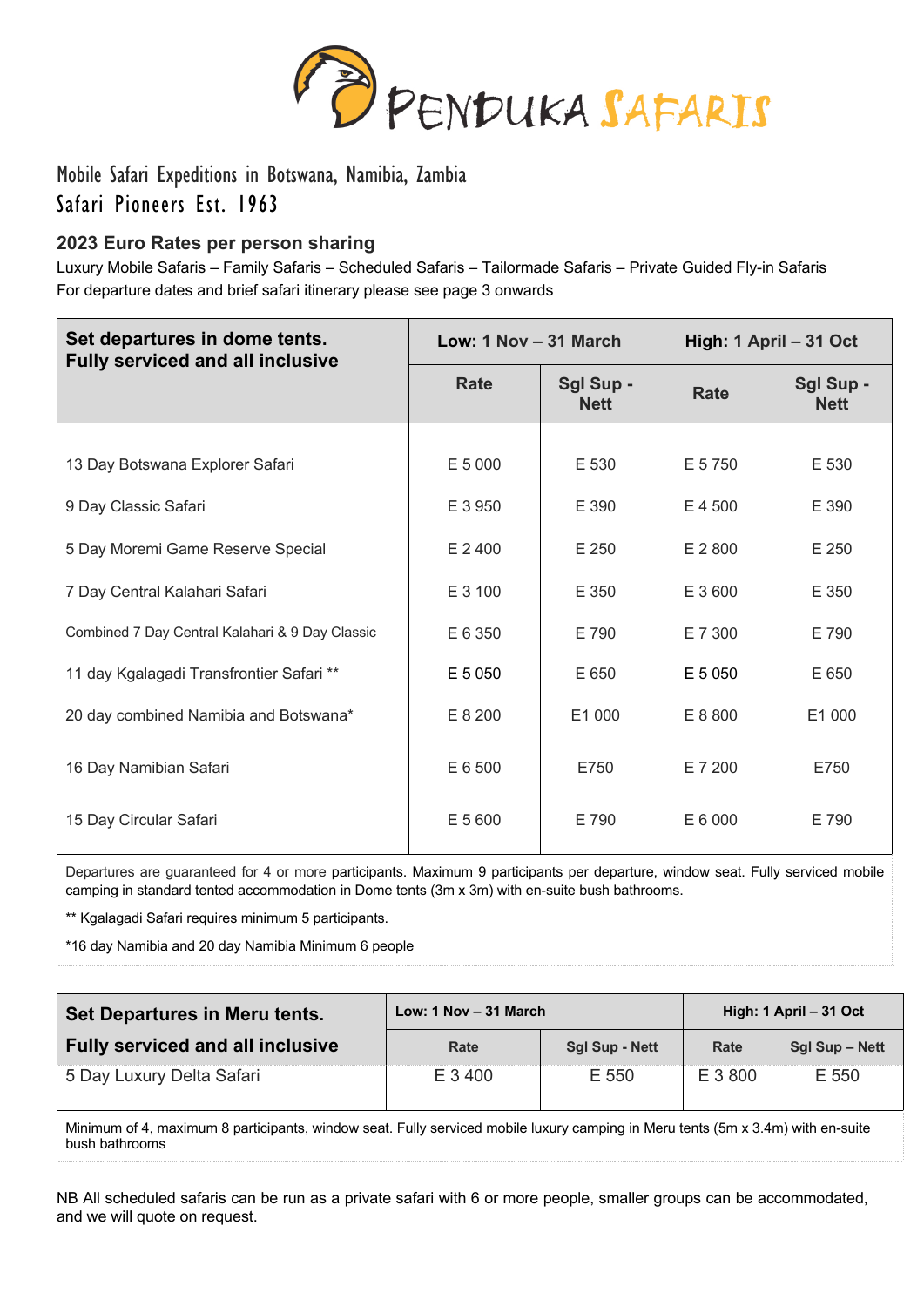# **Child policy**

Children under 12 are welcome on safaris, however the safari must be booked as a private trip

Child discount of 20% for children under 12

To accommodate families, we have the following tent options:

- Family tents (Hex Bow tents) sleeping 3 persons with ensuite bush bathrooms
- • Adjoining Bow tents sleeping 2 adults and 2 to 3 children, the tents are linked by a canvas passage and both tents have bush bathrooms attached.

| <b>Luxury Safaris - Meru Tents</b>                   | Low: 1 Nov - 31 March | High: $1$ April $-31$ Oct |         |                          |
|------------------------------------------------------|-----------------------|---------------------------|---------|--------------------------|
| As a private safari - Min 4                          | Rate                  | <b>Sgl Sup - Nett</b>     | Rate    | Sgl Sup -<br><b>Nett</b> |
| 9 Day Classic Safari; min 4, max 8<br>participants   | $E$ 5 200             | E 750                     | E 6 000 | E 750                    |
| 5 Day Luxury Delta Safari; min 4,<br>max 8 pax       | E 3400                | E 550                     | E 3800  | E 550                    |
| 7 Day Central Kalahari; min 4, max<br>8 participants | E 4 500               | E 600                     | E 4 950 | E 600                    |

Fully serviced mobile camping in luxury tented accommodation in Meru tents 5m x 3.4m. Window seat

NB The itineraries of a luxury safari will vary slightly as a minimum of 3 nights is spent per campsite

## **Tailor Made Safaris**

#### **Penduka Tailormade Safaris – Namibia, Zambia, Botswana, Kgalagadi, Central Kalahari**

For the ultimate experience we offer bespoke mobile safari expeditions, designed around specific dates, needs and budget, plus any special interests. Choose between classic mobile tented safari (standard or luxury), semi-accommodated mobile with fly-in options and two-center holidays, starting or ending in South Africa , Namibia, Botswana or Zambia. The possibilities are infinite. Why not contact us for a quotation?

|                                                      | Rate       | <b>Single Supp</b> |  |
|------------------------------------------------------|------------|--------------------|--|
| Tailor-made Namibia, Zambia and Botswana             | on request | on request         |  |
| *Costs are subject to change. Departures: on request |            |                    |  |

#### **Penduka Private Guided Fly-in Safaris – with Willem Barnard as pilot & guide**

Your pilot guide, Willem Barnard of Penduka Safaris, will fly you in and out of the lodges, camps or mobile tented camps and once on the ground will remain your guide and host throughout your safari. Having guided safaris in Southern Africa for over 30 years, Willem Barnard is not only a safari guide of note but also a charismatic host, raconteur, hands-on-owner, experienced bush pilot (15 years flying experience), photographer and avid birder. Safaris will be tailor made with a maximum of 4 passengers and can cover Botswana, South Africa, Namibia and Zambia or a combination of countries. Why not contact us for a quotation on info@pendukasafaris.com

#### **Penduka Groups, Incentives & Events**

Over the years we have catered for numerous wilderness weddings, cultural groups, remote research expeditions, television adverts and large corporate incentives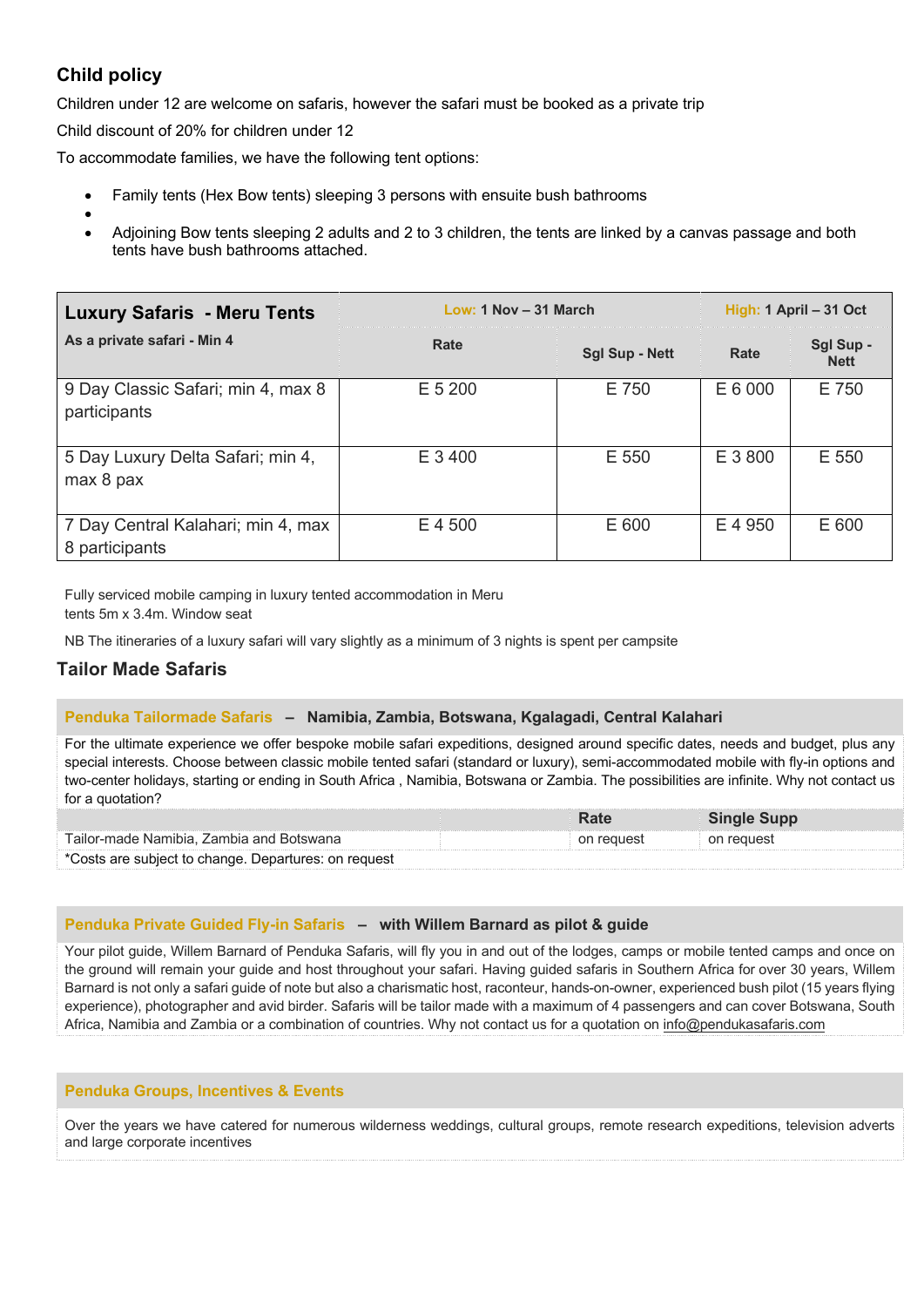# **Day Trips**

#### **Day Trips to Moremi Game Reserve**

Ideal for self-drives and groups. Pick up and drop off from your hotel in Maun. Includes: Lunch, tea & coffee, drinks, park fees, guide and vehicle. Fly out option available – quote on request and flight needs to be pre booked, the flight is approx. 45 Minutes.

| Dates:<br>request<br><b>BOOKED</b><br>0. OT<br>υa |  |
|---------------------------------------------------|--|
|                                                   |  |

| $2-3$ pax | Rate E 500 PP |  |  |
|-----------|---------------|--|--|
| 4-5 pax   | Rate E 365 PP |  |  |
| $6+$ pax  | Rate E 290 PP |  |  |
|           |               |  |  |

### **Mokoro Excursion Day Trips into the Okavango Delta**

Ideal for self-drives and groups. Pick up and drop off from your hotel in Maun. Includes: Lunch, tea & coffee and drinks, concession fees, mokoro fees, guide and vehicle.

## **Dates:** Booked on request

| $2-3$ pax |      | Rate E 435 PP |
|-----------|------|---------------|
| $4-5$ pax |      | Rate E 365 PP |
| $6+$ pax  | Rate | E 235 PP      |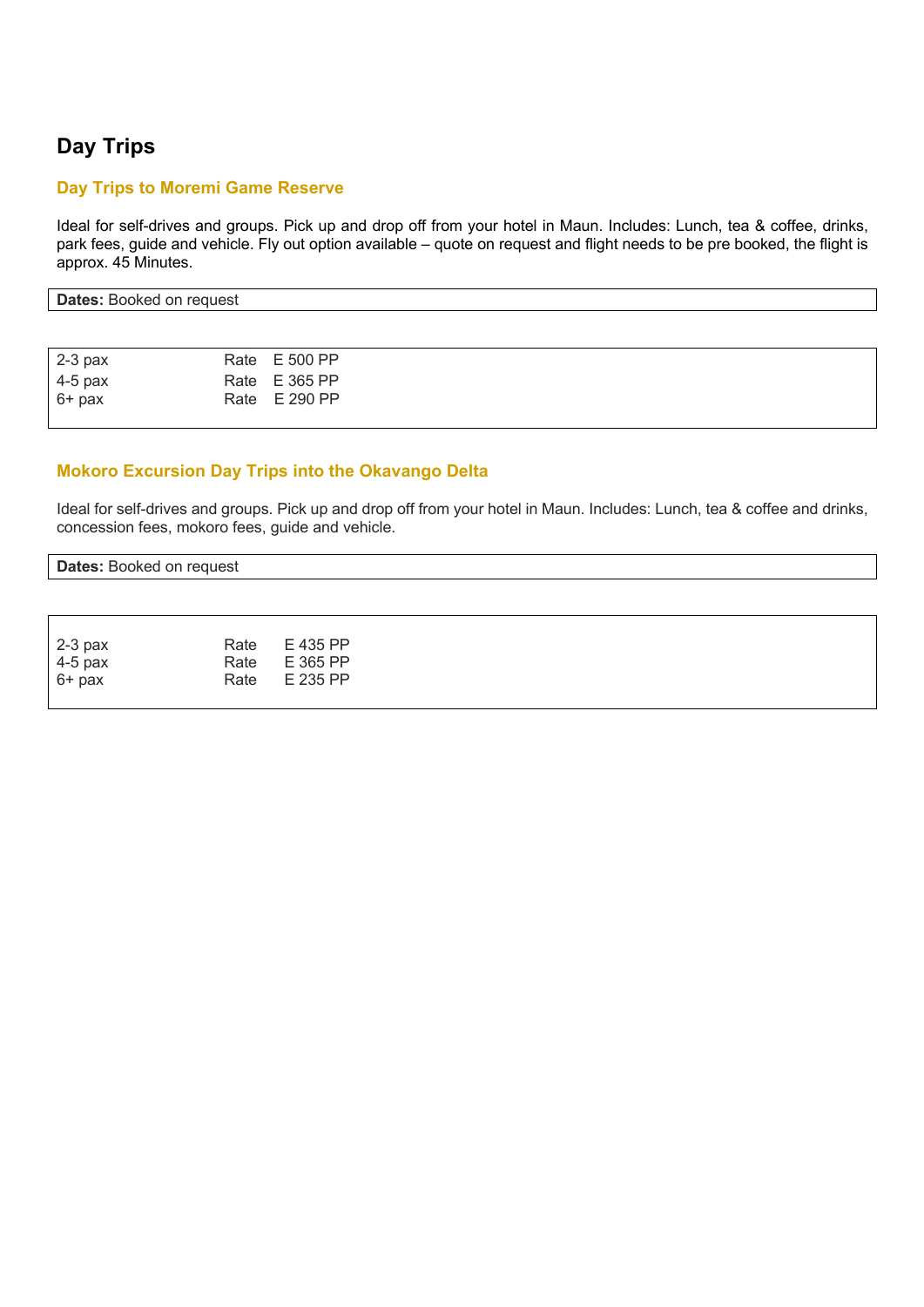# **2023 Departure Dates & Brief Safari Itinerary**

### **13 Day Botswana Safari**

This safari includes the Makgadikgadi Pans, Nxai Pan National Park, Moremi Game Reserve (Xakanaxa & Khwai), Savuti and the Chobe National Park, ending with an optional extension to Victoria Falls.

**Itinerary:** Start Maun, 3 nts Nxai Pan, 1 night Maun in BB, 2 nts Xakanaxa, 2 nts Khwai, 2 nts Savuti, 2 nts Chobe, end Kasane. Optional extension to Victoria Falls

**Activities:** scenic flight (seat rate) into Okavango Delta, game drives, motorboat cruise Xakanaxa, Chobe River cruise

**Dates:** 9 - 21 Feb, 2 – 14 March, 6 – 18 April, 4 – 16 May, 8 – 20 June, 6 - 18 July, 19 -31 July ,1 – 13 Sept, 1 - 13 Oct, 2 – 14 Dec, 20 Dec - 1 Jan 2024

## **9 Day Classic Safari**

This safari starts in Maun and ends in Kasane. You will enjoy maximum time in Moremi, Savuti and Chobe. An optional extension to Victoria Falls is recommended and can be arranged.

**Itinerary:** Start Maun, 2 nts Xakanaxa, 2 nts Khwai, 2 nts Savuti, 2 nts Chobe, end Kasane Optional extension to Victoria Falls is recommended and can be arranged. **Activities:** scenic flight (seat rate) into Okavango Delta, game drives, motorboat cruise Xakanaxa, Chobe River cruise

**Dates:** 13 - 21 Feb, 6 – 14 March, 10 – 18 April, 8 – 16 May, 12 - 20 June, 10 – 18 July, 23-31 July, 1 – 9 Aug, 5 - 13 Sept, 5 - 13 Oct, 17 - 25 Oct, 6 -14 Dec, 24 Dec- 1 Jan 2023

#### **5 Day Moremi Game Reserve Special**

This safari starts and ends in Maun. You will visit Xakanaxa and Khwai in the eastern part of the Delta, both of which provide excellent game viewing.

**Itinerary:** Start/end Maun, 2 nts Xakanaxa, 2 nts Khwai **Activities:** Scenic flight (seat rate) into the Okavango Delta, game drives, motorboat cruise Xakanaxa

**Dates:** 13 – 17 Feb, 6 – 10 March, 10 – 14 April, 8 – 12 May, 12 - 16 May, 12-16 June, 10 – 14 July, 23-27 July, 1 – 5 Aug, 5 - 9 Sept, 5 - 9 Oct, 24 - 28 Dec

#### **5 Day Luxury Delta Safari**

This safari starts and ends in Maun. You will visit Xakanaxa or Khwai in the eastern part of the Delta, both of which provide excellent game viewing.

Itinerary: Start/end Maun, 4 nts Xakanaxa or Khwai (depending on availability) **Activities:** Scenic flight (seat rate) into/out of the Okavango Delta, game drives, motorboat cruise Xakanaxa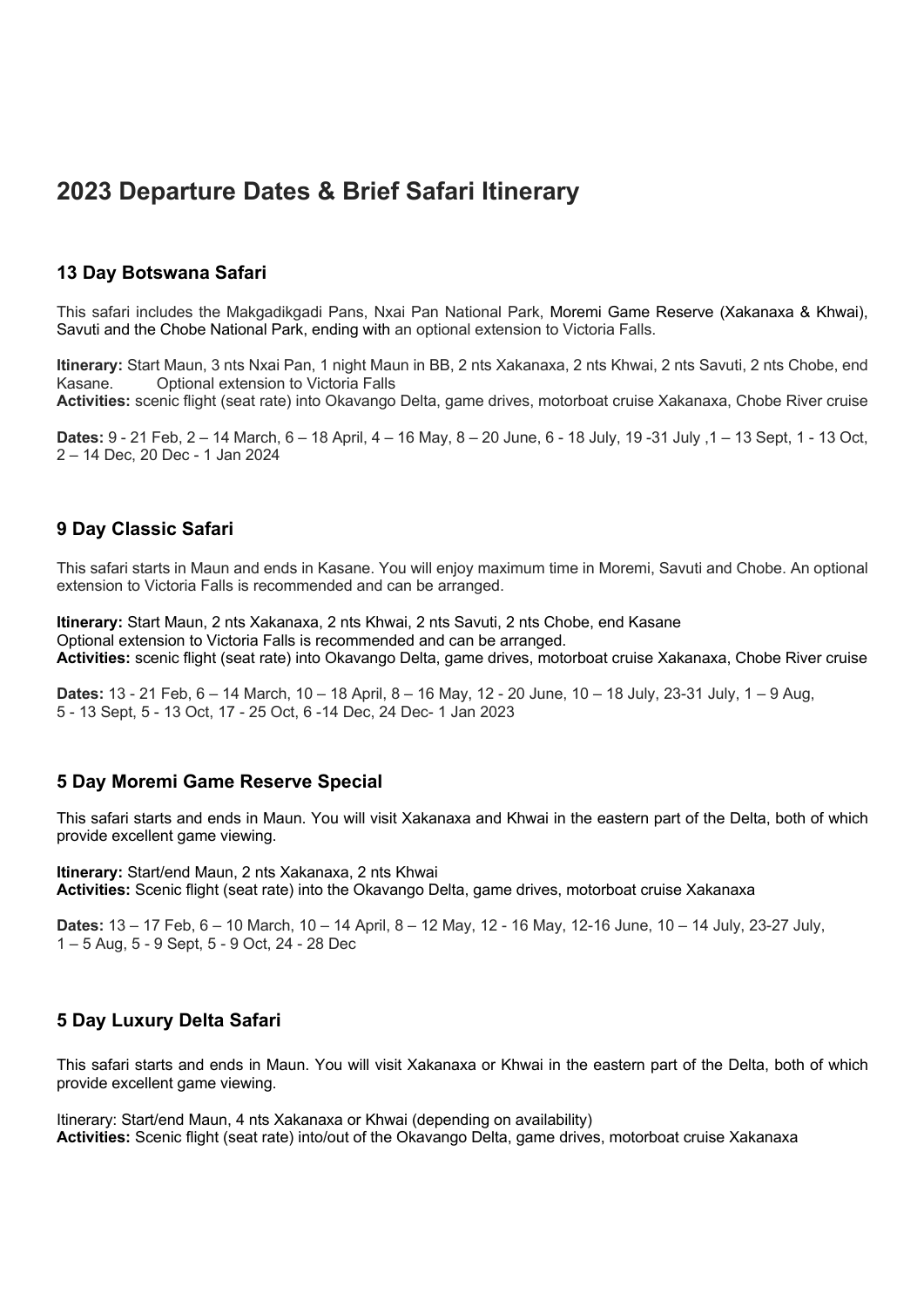## **7 Day Central Kalahari Game Reserve**

Our specialist guide takes you on an adventurous route seldom used by others. You travel from Maun to Passarge Valley, the remote Piper Pan and then finally reach Deception Valley, home to a variety of Kalahari game. Optional extension to Deception Valley Lodge is available.

**Itinerary:** Start Maun, 2 nts Passarge Valley, 2 nts Piper Pan, 2 nts Deception Valley, end Maun **Activities:** desert exploration game drives

**Dates:** 6 – 12 Feb, 27 Feb – 5 March, 3 – 9 April, 1 – 7 May, 5– 11 June, 3 -9 July, 16 – 22 July, 13– 19 Aug,

28 Nov – 5 Dec, 17 – 23 Dec

## **Combined 7-Day Central Kalahari & 9-Day Classic Safari**

Embark on this special safari combining the adventurous route of the remote Central Kalahari with the best that Botswana has to offer as part of the 9 Day Classic Safari, venturing into the Moremi Game Reserve and the Chobe National Park.

**Itinerary:** Start Maun, 2 nts Passarge Valley, 2 nts Piper Pan, 2 nts Deception Valley, 1 night Maun in BB, 2 nts Xakanaxa, 2 nts Khwai, 2 nts Savuti, 2 nts Chobe, end Kasane

**Activities:** desert exploration game drives, game drives, scenic flight (seat rate) into Okavango Delta, game drives, motorboat cruise Xakanaxa, Chobe River cruise

**Dates:** 6 – 21 Feb, 27 Feb – 14 March, 3 – 18 April, 1 – 16 May, 5 -20 June, 3 – 18 July, 16 – 31July, 13 - 28 Aug, 30 Nov- 14 Dec, 17 Dec- 1 Jan 2024

#### **11 Day Kgalagadi Transfrontier Safari this safari requires a minimum of 5 participants.**

We start and end this trip in Upington, which is easily accessible from Johannesburg or Cape Town. Our specialist guide takes you on the Mabuasehube and Gemsbok Wilderness Trails in Botswana and South Africa. Optional extensions in Cape Town and Johannesburg are available.

**Itinerary:** Start Upington, 1 nt Rooiputs, 1 nt Motopi, 2 nts Mabuasehube, 1 nt Mosemane, 1 nt Polentswa, 1 nt Sesatswe, 1 nt Lang Rambuka, 1 nt Twee Rivieren, 1 nt Augrabies B&B, end Upington

**Activities:** desert exploration game drives, visit to Augrabies Falls

**Dates:** Available on request

#### **15 Day Circular Safari** – Botswana & Namibia

This itinerary combines Botswana and Namibia, starting and ending in Maun. Our route takes us up the western side of the Delta to Guma and onto Drotsky's with a day trip to Tsodillo Hills. Then we continue into the Mahango Game Reserve in Namibia and onto Victoria Falls. After Victoria Falls we make our way back to Maun through Chobe, Savuti and Moremi.

**Itinerary:** Start Maun, 2 nts Nguma Lagoon, 2 nts Drotsky's, 2 nt Susuwe, 2 nts Victoria Falls B&B, 2 nts Chobe, 2 nts Savuti, 2 nts Khwai, end Maun

**Activities:** Motorboat cruise, Mokoro, game walks, game drive, time for optional Victoria Falls activities

**Dates:** As a private safari on request only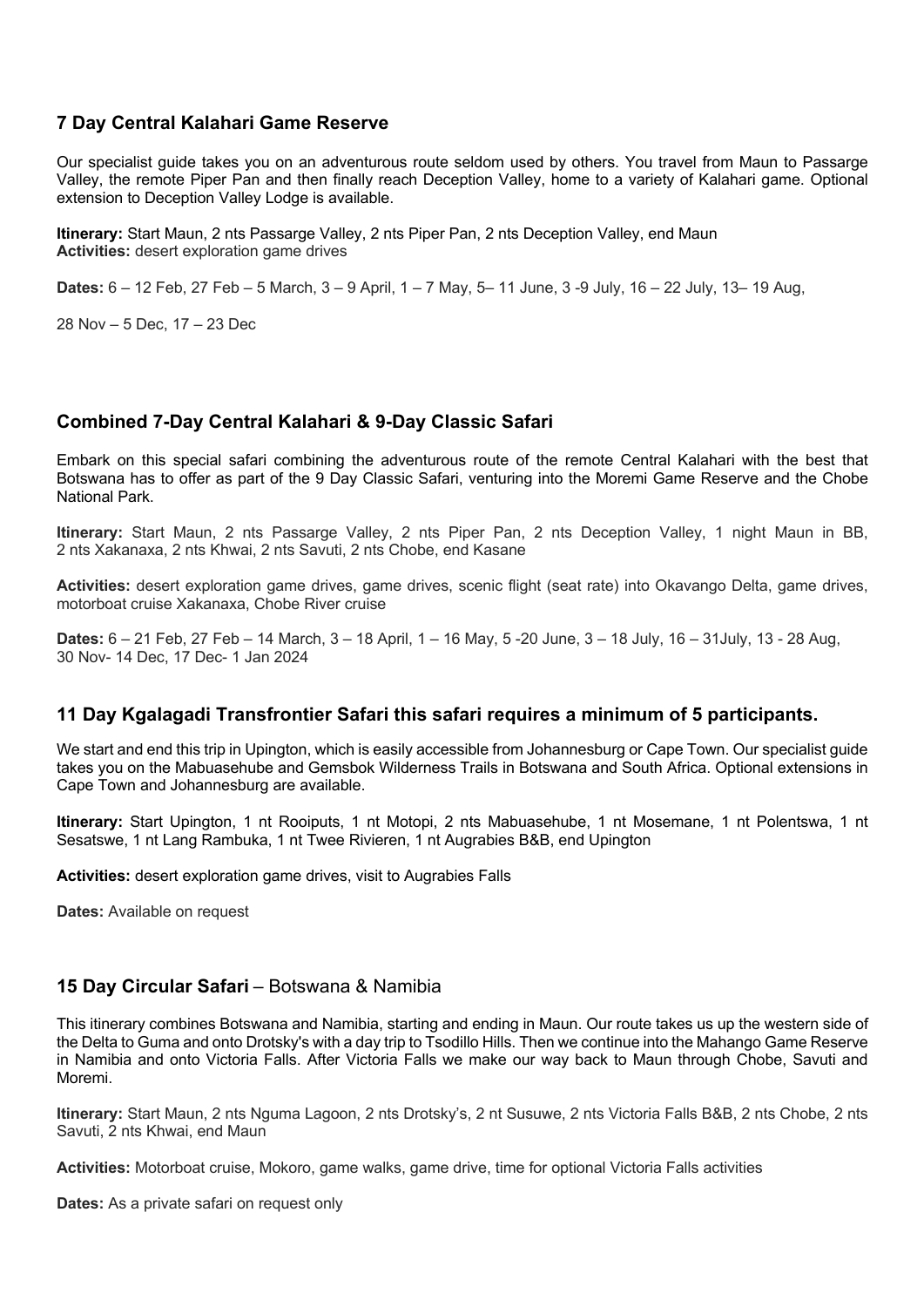# **16 Day Namibia Safari**

This breathtaking safari takes you from the Waterberg National Park through Etosha and north to Epupa Falls on the Kunene River. Traversing Kaokoland and Damaraland, visiting the Ovahimba. The safari then continues to the west coast and the coastal town of Swakopmund and the tall dunes of Sossusvlei.

**Itinerary:** Depart Windhoek, 1 nt Waterberg Plateau Park, 1 nt Namutoni, 2 nt Okaukuejo Rest Camp, 1 nt Ombonde, 2 nts Epupa Falls, 1 nt Sesfontein, 2 nts Aba-Huab River, 1 nt Ugab, 2 nts Swakopmund B&B, 2 nts Sossusvlei, end Windhoek

**Activities:** game drives, visit a Himba village, optional activities in Swakopmund

**Dates:** As a private safari on request only

# **20 Day Combined Namibia and Botswana Safari**

This safari includes Sossusvlei, West Coast, Damaraland, Etosha National Park, Shakawe, Okavango Delta, Savuti and Chobe. Optional 2-day extension to Victoria Falls or Livingstone can be arranged.

**Itinerary:** Depart Windhoek, 2 nts Sesriem,2 nts Swakopmund B&B, 2 nts Huab River, 1 nt Okaukuejo, 1 nt Namutoni, 1 nt Rundu, 2 nts Shakawe, 1 nt Maun B&B, 2 nts Xakanaxa, 1 nt Khwai, 2 nts Savuti, 2 nts Chobe, 2 nt Victoria Falls (at additional cost)

**Activities:** optional activities in Swakopmund, game drives, motorboat cruise at Shakawe, Chobe River cruise, optional activities in Victoria Falls

**Dates:** As private safari on request only

#### **' Wildest Africa' - 14 Day Zambia Safari** (Penduka Tailormade)

Mobile safari expedition exploring the remote, wild and diverse wilderness, rivers and lakes of Kafue National Park and Liuwa Plain National Park.

**Itinerary**: Start Livingstone, 1 nt Taita Falcon Lodge, 2 nts Southern Kafue National Park, 1 nt Southern Central Kafue National Park, 2 nights Central Kafue National Park, 2 nights Northern Kafue National Park, 1 nt Western Zambia (Mongu\* - see seasonal highlights), 3 nts Liuwa Plain National Park, 1 nt Ngonywe Falls National Park, end Livingstone (overnight in hotel at additional cost)

**Activities**: Victoria Falls (Zambian side), game drives, night game drives, 2 boat cruises on Kafue River, nature walk, visit to local market, various ferry crossings (Luambimba River, Zambezi River), Ngonye Falls

**Dates**: Available on request.

**Seasonal highlights**: Kuomboka\*, (approx. April – during flood season), Wildebeest Migration Liuwa National Park (October – November, approx. 40,000)